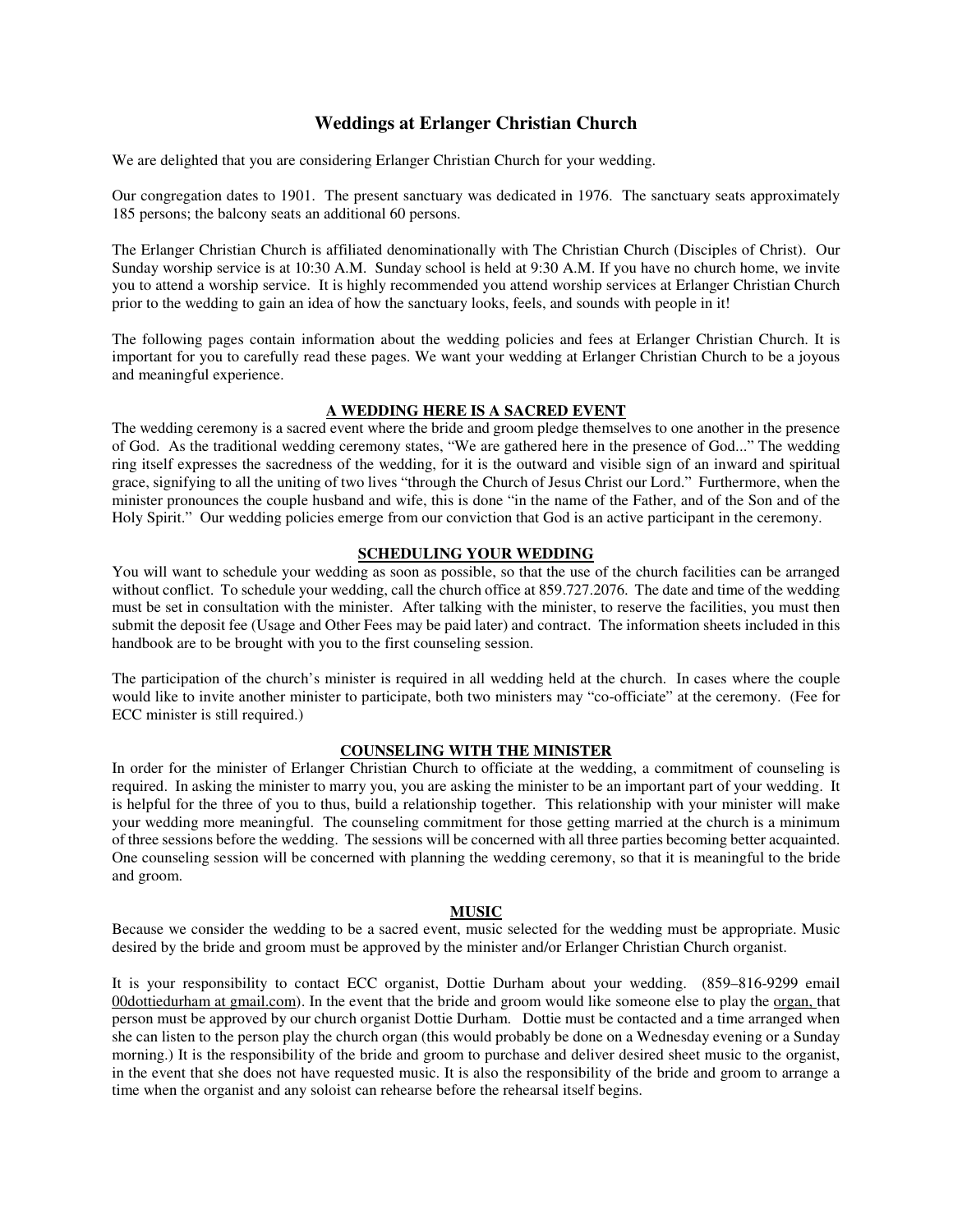## **INFORMATION SHEET FOR THE ORGANIST**

| <b>Name of Bride</b>               |                                                                                                                                                                                                                                      |
|------------------------------------|--------------------------------------------------------------------------------------------------------------------------------------------------------------------------------------------------------------------------------------|
| <b>Address</b>                     |                                                                                                                                                                                                                                      |
| <b>Telephone</b>                   |                                                                                                                                                                                                                                      |
|                                    |                                                                                                                                                                                                                                      |
| <b>Address</b>                     |                                                                                                                                                                                                                                      |
| <b>Telephone</b>                   |                                                                                                                                                                                                                                      |
|                                    | Date of Wedding Rehearsal <b>Exercise 2 and Series 2 and Series 2 and Series 2 and Series 2 and Series 2 and Series 2 and Series 2 and Series 2 and Series 2 and Series 2 and Series 2 and Series 2 and Series 2 and Series 2 an</b> |
|                                    | Date of Special Rehearsal with Organist ___________ Time of Special Rehearsal with Organist__________                                                                                                                                |
| Time of Wedding<br>Date of Wedding |                                                                                                                                                                                                                                      |
| organist:                          | The following selections have been selected by the bride and groom in consultation with the minister and/or                                                                                                                          |
|                                    |                                                                                                                                                                                                                                      |
|                                    |                                                                                                                                                                                                                                      |
|                                    |                                                                                                                                                                                                                                      |
|                                    |                                                                                                                                                                                                                                      |
| <b>Additional Notes:</b>           |                                                                                                                                                                                                                                      |
|                                    |                                                                                                                                                                                                                                      |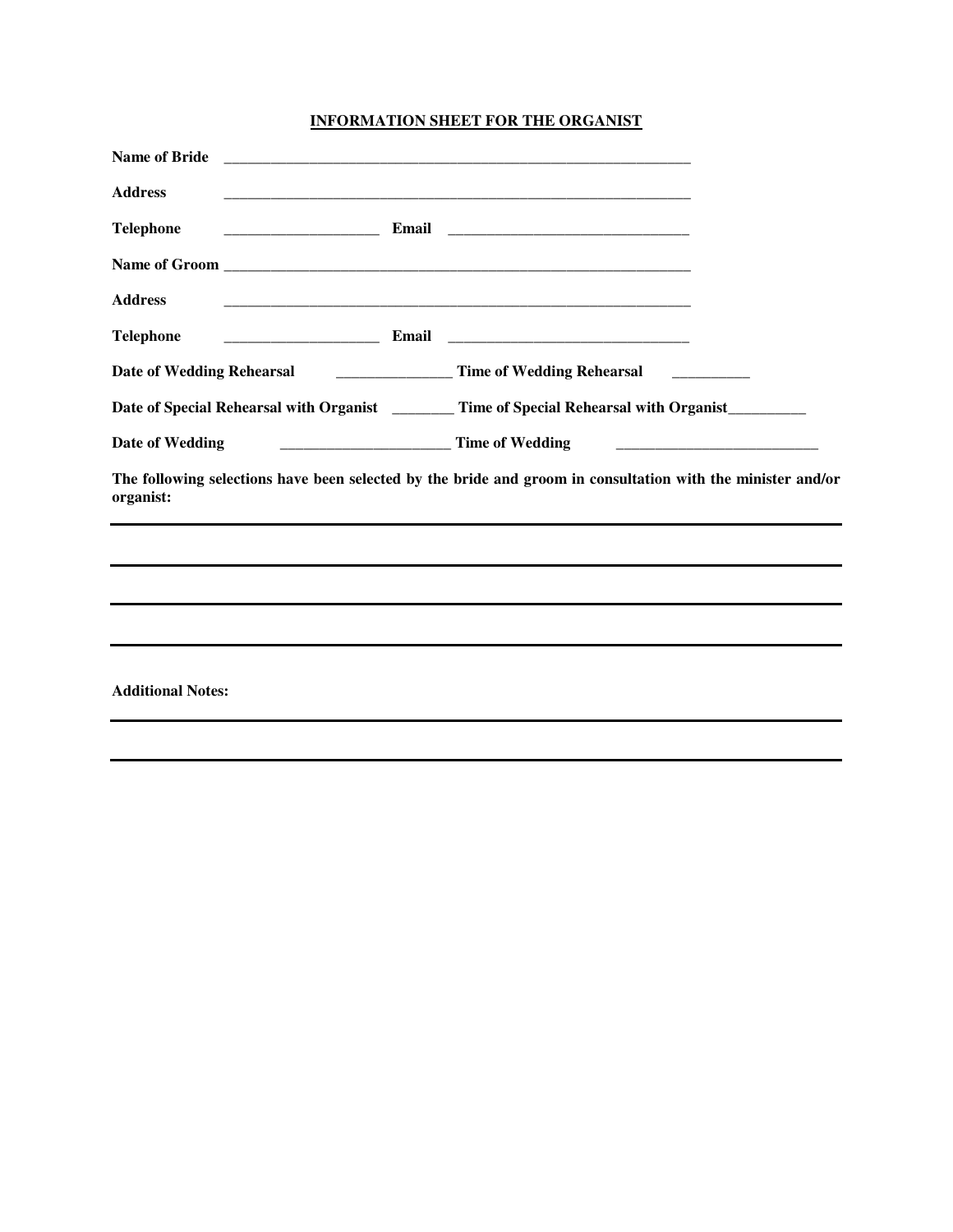#### **OPTIONAL EQUIPMENT**

The church has available two candelabras and two pewter taper lighters. There is an additional fee of \$14 for the candles. If a unity candle is to be part of the wedding ceremony, this is to be provided by the couple.

## **FLOWERS AND DECORATIONS**

Flowers and decorations for a wedding at Erlanger Christian Church must be placed carefully and conform to certain rules. Please advise your florist of these rules.

- 1. Flower arrangements may be appropriately placed beside the pulpit and the lectern.
- 2. A flower arrangement may be placed in front of the Communion Table.
- 3. Pew markers of ribbon, greenery or flowers may be attached to the pew ends, provided the method of attachment is used that will not mar or damage the wood or the wood finish of the pews.
- 4. Flowers or greenery may be attached to the candelabra provided they do not scratch the candelabra.
- 5. Should the bride and groom want to use a Unity candle (or Unity sand) as part of the wedding ceremony, it is the couple's responsibility to provide this.
- 6. The Communion table may not be removed, nor may the cross on the altar be removed, covered or obscured by decorations.

#### **PHOTOGRAPHS**

It is the responsibility of the bride and groom to instruct the photographer that no flash pictures are permitted in the sanctuary after the bride walks down the aisle. Non-flash pictures may be taken during the ceremony if the photographer stands in an inconspicuous place. Other pictures of the wedding party or posed pictures of the service may be taken before and after the wedding ceremony.

#### **VIDEO RECORDINGS**

It is permitted to video the wedding as long as the camera/operator is in an inconspicuous place approved by the minister.

#### **THE MARRIAGE LICENSE**

The marriage license must be issued by the county court in the State of Kentucky. Policy for Kenton County Clerks Office as of April 2009 is both the bride and groom must go to the courthouse to apply for the marriage license. Both bride and groom must have a valid driver's license or state ID to obtain the license. The fee at the present time is \$35.50. A wedding license in Kentucky is valid for thirty days following its issuance.

For more information, contact the Kenton County Court House at 392-1600 or 392-1680.

The marriage license, envelope and marriage certificate should be brought to the wedding rehearsal and given to the minister. After the ceremony, the minister will complete the marriage license and marriage certificate. The minister will return the marriage certificate to you and mail the license.

#### **THE REHEARSAL**

A rehearsal is usually held on the evening before the wedding. The entire wedding party, organist, and any soloists should be present at the rehearsal. The rehearsal typically lasts one hour. The bride and groom are responsible for having the wedding party present at the time the rehearsal is scheduled to begin.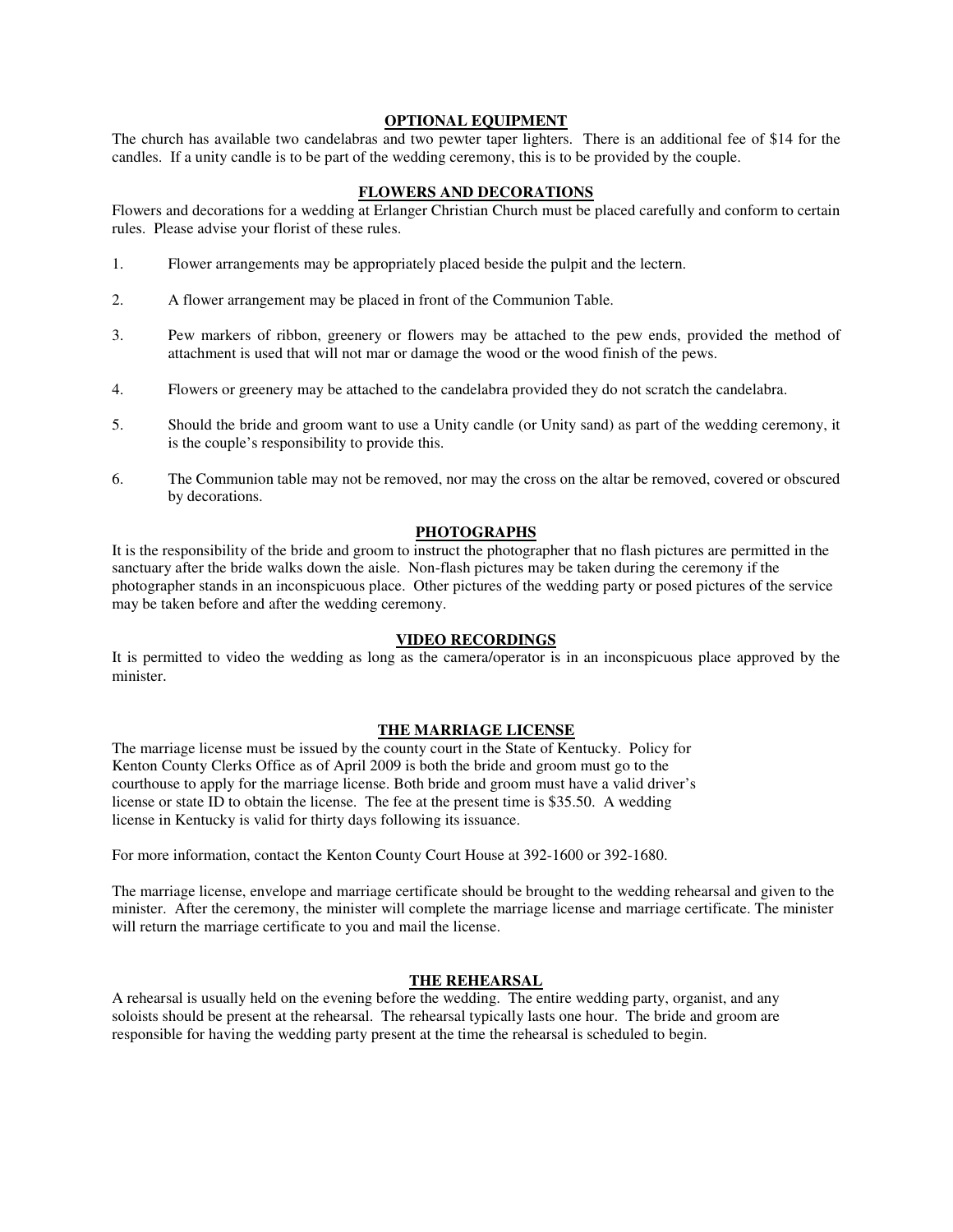#### **DRESSING ROOMS**

The bride and her party may dress at the church. A like courtesy will be extended to the groom and his attendants. It is the responsibility of the bride and groom to arrange for the care of the property of the wedding party before, during and after the wedding and for the removal of such items immediately following the wedding ceremony.

#### **DELIVERY OF FLOWERS**

The bride and groom are responsible for notifying and arranging with the church of the time any flowers will be delivered on the day of the wedding.

## **RECEPTIONS**

Receptions may be held at the church in the Fellowship Hall. Dates and times must be cleared through the Church office for calendar reservation. Additional custodial and usage fees, depending on the size of the reception, will apply.

#### **THE WEDDING PARTY AND GUESTS**

It is expected that members of the wedding party and guests will recognize the fact that the church is the House of God, and thus will conduct themselves at all times in a manner acceptable to a place of worship. No alcoholic beverages may be on the church premises at any time. The wedding rehearsal or wedding will not be held if any member of the wedding party is under the influence of alcohol or drugs. If any guest is under the influence of alcohol or drugs, that guest will be asked to leave the church premises; the wedding will be suspended until the guest complies. Smoking is not permitted in the church.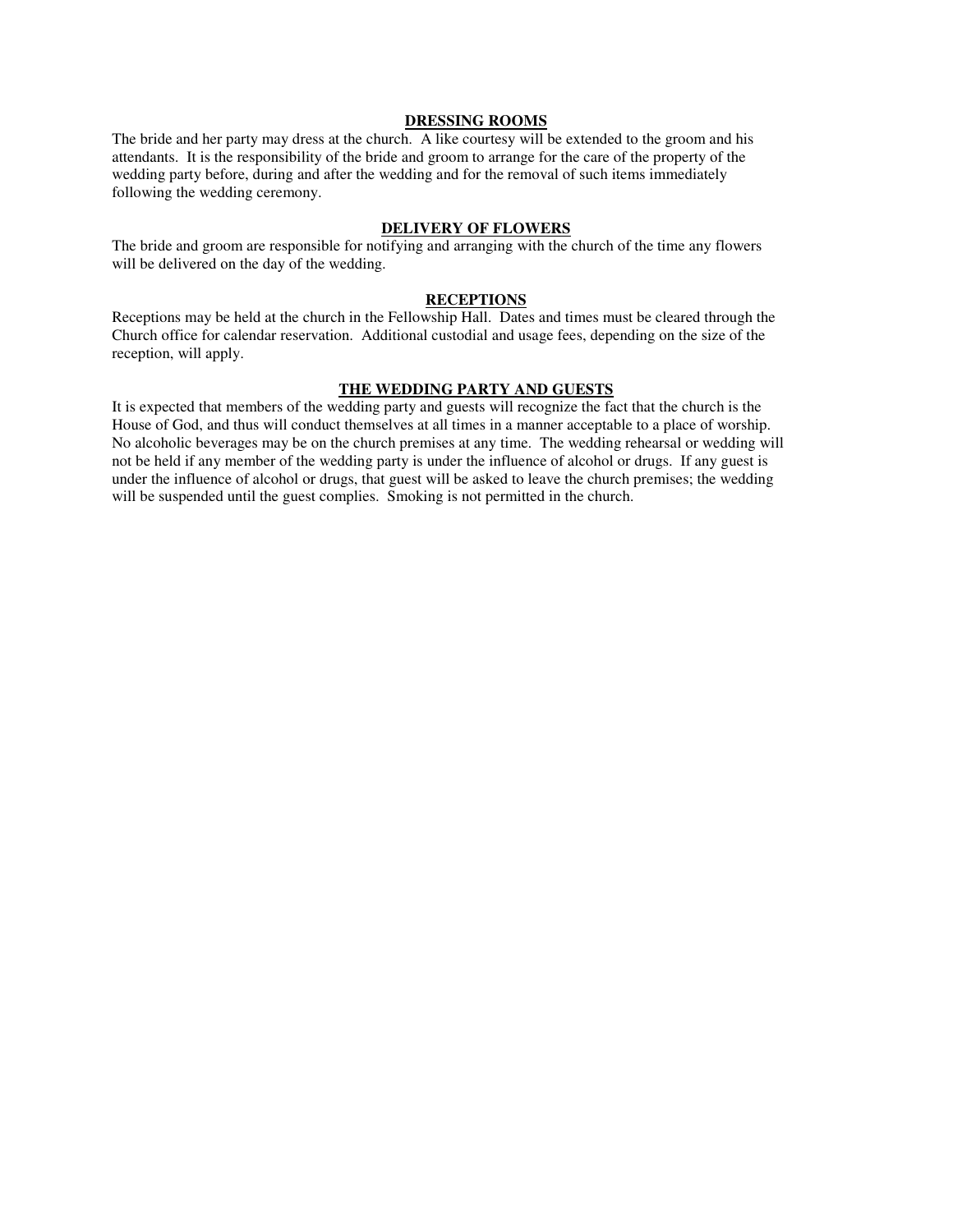## **ERLANGER CHRISTIAN CHURCH CONTRACT FOR WEDDING-NON-MEMBER USE OF FACILITIES**

| Name                                                                                                                                                                                        |
|---------------------------------------------------------------------------------------------------------------------------------------------------------------------------------------------|
|                                                                                                                                                                                             |
| Phone Home                                                                                                                                                                                  |
|                                                                                                                                                                                             |
| Facilities needed Sanctuary                                                                                                                                                                 |
|                                                                                                                                                                                             |
| $Date(s)$ scheduled for use                                                                                                                                                                 |
|                                                                                                                                                                                             |
| Security Deposit For Use of Facilities \$200.00                                                                                                                                             |
| Usage fees $$300.00$ - Sanctuary                                                                                                                                                            |
|                                                                                                                                                                                             |
|                                                                                                                                                                                             |
|                                                                                                                                                                                             |
| \$200.00 - Fellowship Hall (for Rehearsal Dinner or Reception)<br>Other Fees: Minister: \$300.00<br>Organist: \$225.00<br>Custodian: \$175.00 for Sanctuary<br>\$225.00 for Fellowship Hall |

All fees must be paid in full when contract is signed or special arrangements may be made in consultation with minister.

The security deposit will be refunded upon approved final inspection by the minister or property committee chairperson. Failure to abide by church policy will result in forfeiture of deposits and no future use of church facilities and equipment. No alcoholic beverages allowed on premises. Non-drip candles must be used. Use of the Erlanger Christian Church custodian is mandatory. Church equipment shall not be moved without prior approval of the minister or property committee chairperson. In the event of damage to the building and/or equipment, user(s) shall be required to make full restitution.

| date contract signed |  |
|----------------------|--|
| <b>Bride</b>         |  |
| Groom                |  |

Minister\_\_\_\_\_\_\_\_\_\_\_\_\_\_\_\_\_\_\_\_\_\_\_\_\_\_\_\_\_\_\_\_\_\_\_\_\_\_\_\_\_\_\_\_\_\_